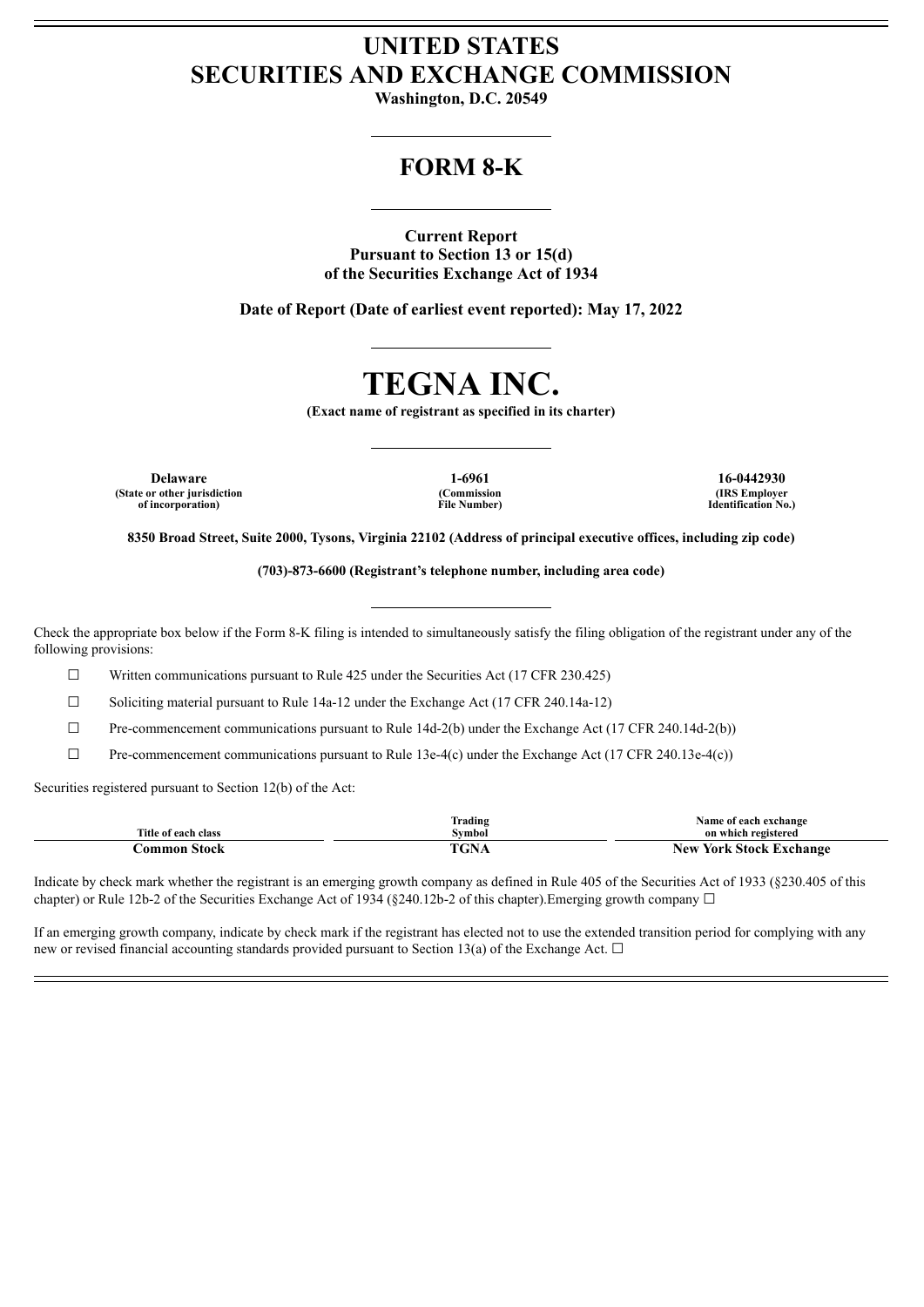### **Item 5.07 Submission of Matters to a Vote of Security Holders.**

TEGNA Inc., a Delaware corporation ("TEGNA" or the "Company"), held a special meeting of stockholders on May 17, 2022 (the "Special Meeting"). A definitive proxy statement on Schedule 14A with respect to the Special Meeting was filed with the U.S. Securities and Exchange Commission on April 13, 2022 (the "Proxy Statement"). Descriptions of each of the proposals voted upon at the Special Meeting are contained in the Proxy Statement. At the close of business on April 12, 2022, the record date of the Special Meeting, the Company had 222,776,530 shares of common stock, par value \$1.00 per share ("Common Stock") issued and outstanding. The holders of a total of 177,635,942 shares of Common Stock were present at the Special Meeting, either in person or by proxy, representing approximately 79.73% of the shares of Common Stock issued and outstanding and entitled to vote, which constituted a quorum for the purpose of the Special Meeting.

The following is a summary of the final voting results with respect to each of the proposals, including the number of votes cast for and against, and the number of abstentions.

1. A proposal to approve the adoption of the Agreement and Plan of Merger, dated as of February 22, 2022, as amended by Amendment No. 1 on March 10, 2022 (as may be further amended or supplemented, the "Merger Agreement"), by and among TEGNA, Teton Parent Corp., Teton Merger Corp., and solely for purposes of certain provisions specified therein, Community News Media LLC, CNM Television Holdings I LLC, SGCI Holdings III LLC, P Standard General Ltd., Standard General Master Fund L.P., Standard General Master Fund II L.P., Standard General Focus Fund L.P., CMG Media Corporation, CMG Media Operating Company, LLC, CMG Farnsworth Television Holdings, LLC, CMG Farnsworth Television Operating Company, LLC, Teton Midco Corp., Teton Opco Corp. and CMG Farnsworth Television Acquisition Company, LLC.

| For                                                      | Against              | Abstain |
|----------------------------------------------------------|----------------------|---------|
| $\sim$ cost one.<br>$\overline{\phantom{a}}$<br>u<br>1/2 | - - -<br>'56-<br>182 | ,820    |

2. A proposal to approve, on an advisory (non-binding) basis, the compensation that may be paid or become payable to TEGNA's named executive officers that is based on or otherwise related to the Merger Agreement and the transactions contemplated by the Merger Agreement.

| For        | Against     | Abstain  |
|------------|-------------|----------|
| 52,347,027 | 122,602,320 | .686.595 |

3. A proposal to adjourn the Special Meeting, if necessary or appropriate, to solicit additional proxies if there are insufficient votes to adopt the Merger Agreement at the time of the Special Meeting.

| For            | Against   | Abstain                                   |
|----------------|-----------|-------------------------------------------|
| 560<br>161,653 | 5.093.908 | $\overline{a}$<br>888<br>$\Delta'/\Delta$ |

An adjournment was not necessary in light of adoption of the Merger Agreement.

#### **Item 8.01 Other Events.**

On May 17, 2022, the Company issued a press release (the "Press Release") announcing the preliminary results of the Special Meeting. A copy of the Press Release is attached hereto as Exhibit 99.1 and is incorporated herein by reference.

#### **Item 9.01 Financial Statements and Exhibits.**

(d) Exhibits

| <b>Exhibit No.</b> | <b>Description of Exhibit</b>                                               |  |
|--------------------|-----------------------------------------------------------------------------|--|
| 99.1               | Press Release dated May 17, 2022                                            |  |
| 104                | Cover Page Interactive Data File (embedded within the Inline XBRL document) |  |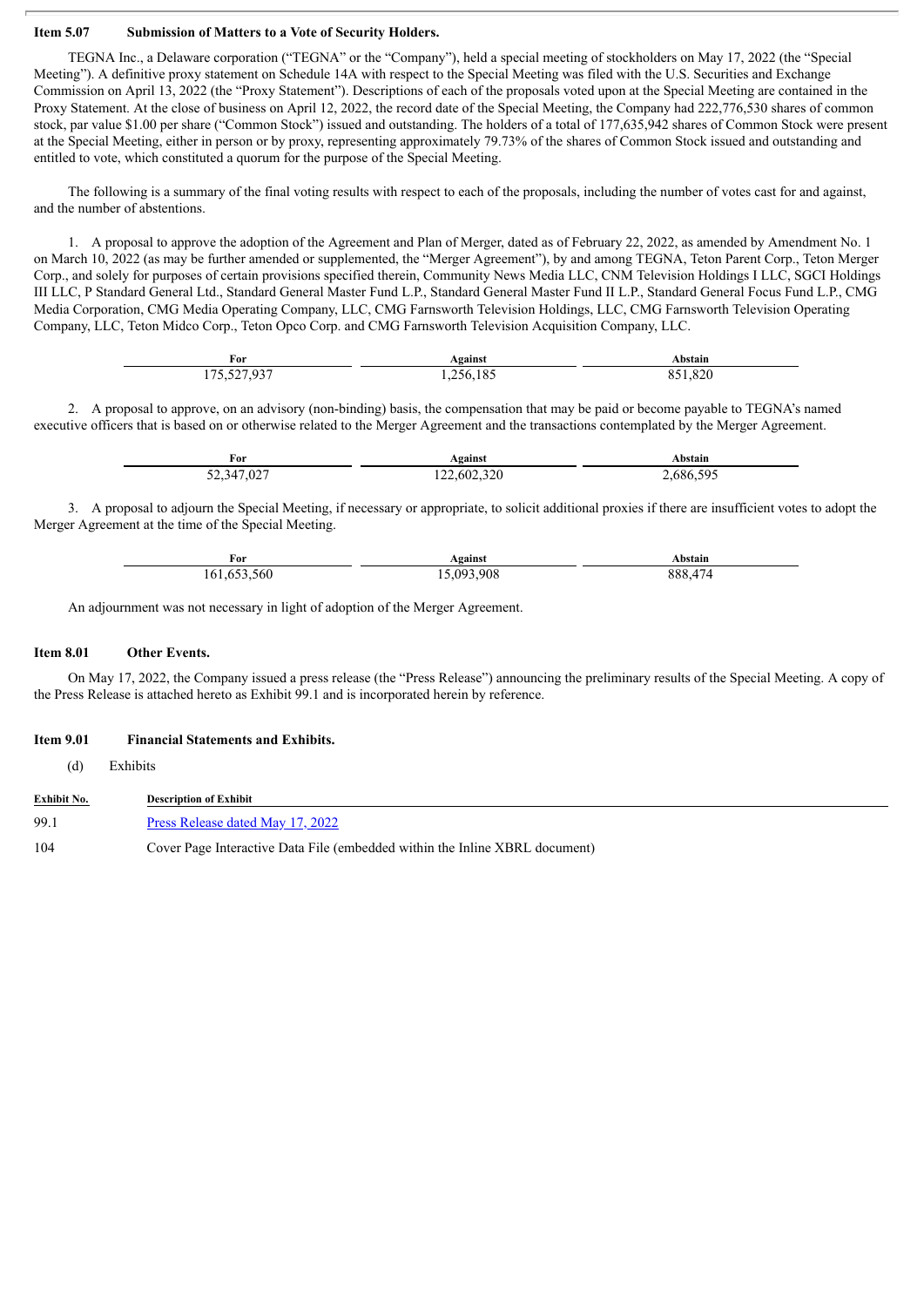#### **Cautionary Statement Regarding Forward-Looking Statements**

This communication includes forward-looking statements within the meaning of the "safe harbor" provisions of Section 27A of the Securities Act of 1933, as amended, and Section 21E of the Securities Exchange Act of 1934, as amended. Forward-looking statements are based on a number of assumptions about future events and are subject to various risks, uncertainties and other factors that may cause actual results to differ materially from the views, beliefs, projections and estimates expressed in such statements. These risks, uncertainties and other factors include, but are not limited to, those discussed under "Risk Factors" in the Company's Annual Report on Form 10-K for the fiscal year ended December 31, 2021, Quarterly Reports on Form 10-Q, and the following: (1) the timing, receipt and terms and conditions of any required governmental or regulatory approvals of the proposed transaction between TEGNA and affiliates of Standard General and the related transactions involving the parties to the proposed transaction that could reduce the anticipated benefits of or cause the parties to abandon the proposed transaction, (2) risks related to the satisfaction of the conditions to closing the proposed transaction (including the failure to obtain necessary regulatory approvals or the approval of the Company's stockholders), and the related transactions involving the parties to the proposed transaction, in the anticipated timeframe or at all, (3) the risk that any announcements relating to the proposed transaction could have adverse effects on the market price of the Company's common stock, (4) disruption from the proposed transaction making it more difficult to maintain business and operational relationships, including retaining and hiring key personnel and maintaining relationships with the Company's customers, vendors and others with whom it does business, (5) the occurrence of any event, change or other circumstances that could give rise to the termination of the merger agreement entered into pursuant to the proposed transaction or of the transactions involving the parties to the proposed transaction, (6) risks related to disruption of management's attention from the Company's ongoing business operations due to the proposed transaction, (7) significant transaction costs, (8) the risk of litigation and/or regulatory actions related to the proposed transaction or unfavorable results from currently pending litigation and proceedings or litigation and proceedings that could arise in the future, (9) other business effects, including the effects of industry, market, economic, political or regulatory conditions, (10) information technology system failures, data security breaches, data privacy compliance, network disruptions, and cybersecurity, malware or ransomware attacks, and (11) changes resulting from the COVID-19 pandemic (including the effect of COVID-19 on the Company's revenues, particularly its nonpolitical advertising revenues), which could exacerbate any of the risks described above.

Readers are cautioned not to place undue reliance on forward-looking statements made by or on behalf of the Company. Each such statement speaks only as of the day it was made. The Company undertakes no obligation to update or to revise any forward-looking statements. The factors described above cannot be controlled by the Company. When used in this communication, the words "believes," "estimates," "plans," "expects," "should," "could," "outlook," and "anticipates" and similar expressions as they relate to the Company or its management are intended to identify forward looking statements. Forward-looking statements in this communication may include, without limitation: statements about the potential benefits of the proposed acquisition, anticipated growth rates, the Company's plans, objectives, expectations, and the anticipated timing of closing the proposed transaction.

 $\mathfrak{D}$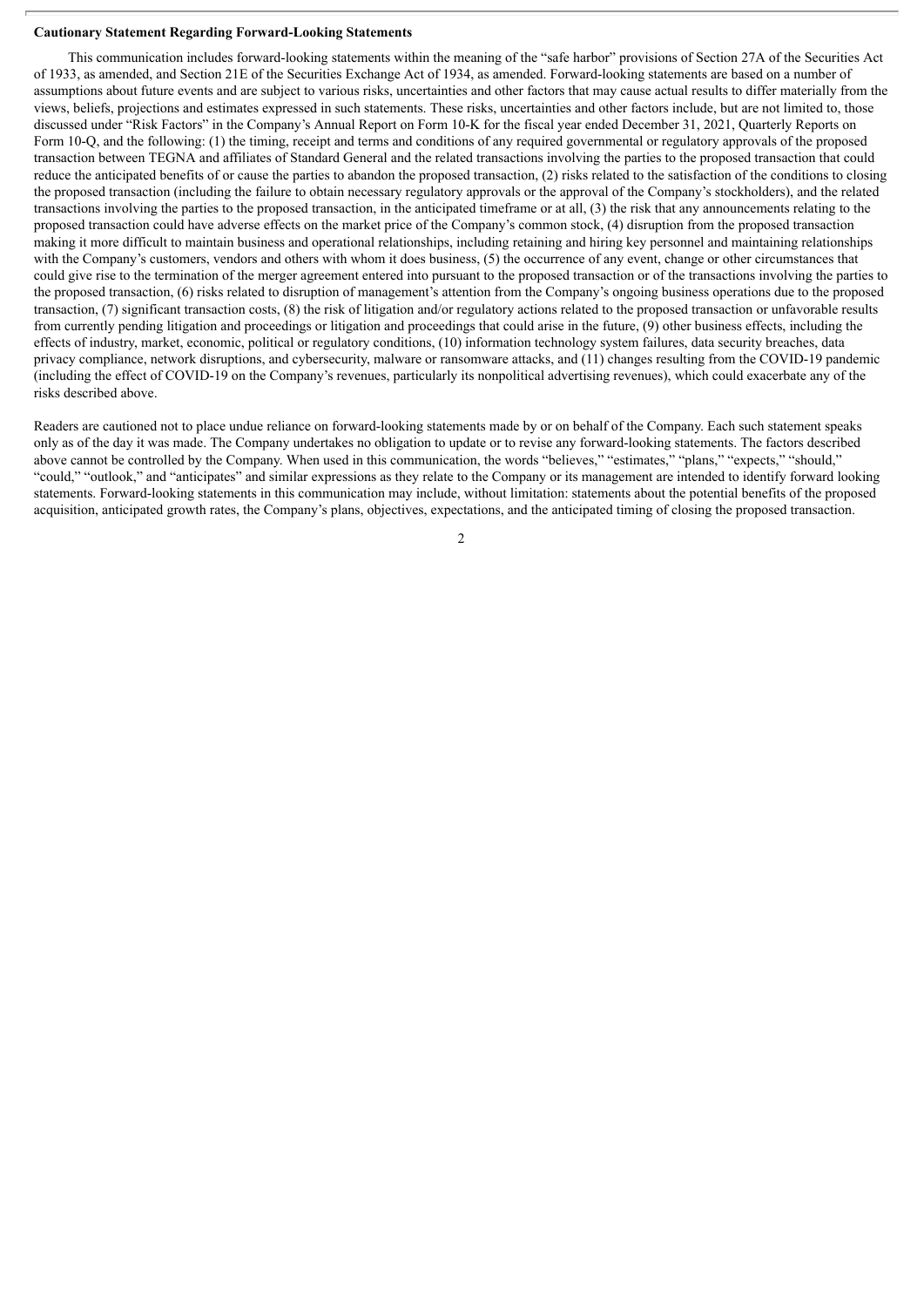**SIGNATURE**

Pursuant to the requirements of the Securities Exchange Act of 1934, the registrant has duly caused this report to be signed on its behalf by the undersigned hereunto duly authorized.

# TEGNA INC.

By: /s/ Akin S. Harrison

Name: Akin S. Harrison Title: Senior Vice President and General Counsel

Date: May 18, 2022

3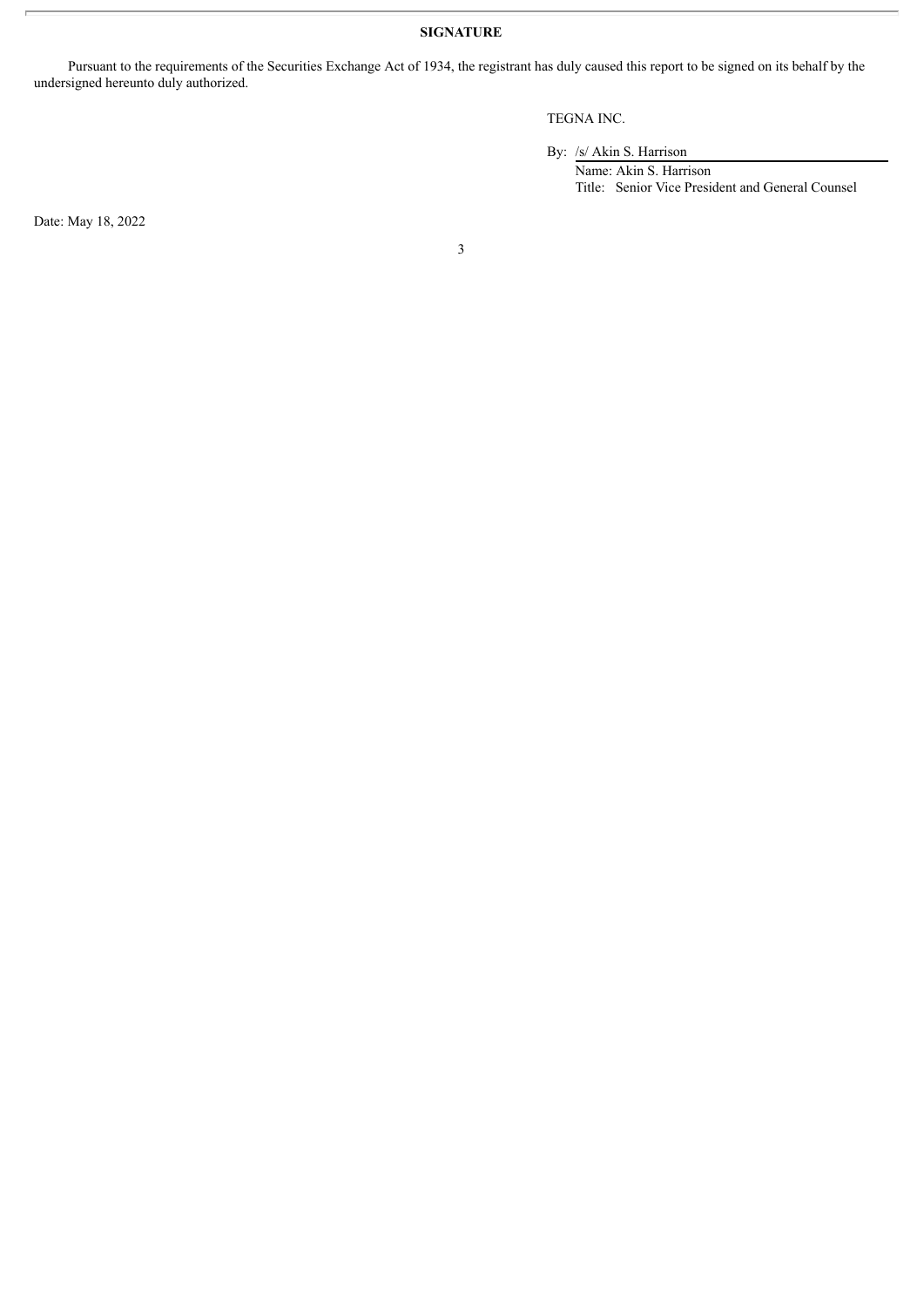<span id="page-4-0"></span>

# **FOR IMMEDIATE RELEASE**

May 17, 2022

# **TEGNA Shareholders Approve Merger Agreement with Standard General Affiliate**

Tysons, Va. – TEGNA Inc. (NYSE: TGNA) announced that at a special meeting of shareholders held earlier today, its shareholders voted to adopt the Agreement and Plan of Merger, dated as of February 22, 2022 (as amended, the "Merger Agreement"), pursuant to which TEGNA will be acquired by an affiliate of Standard General L.P ("Standard General").

According to the preliminary results announced at the special meeting, subject to certification by the independent Inspector of Election, approximately 78% of TEGNA's outstanding common shares voted to adopt the Merger Agreement. Certified results will be filed on a Current Report on Form 8-K with the Securities and Exchange Commission and posted on TEGNA's investor website, investors.tegna.com.

The transaction is expected to close in the second half of 2022, subject to regulatory approvals and other customary closing conditions. Upon closing, TEGNA will become a private company, and its shares will no longer be traded on the New York Stock Exchange.

# **About TEGNA**

TEGNA Inc. (NYSE: TGNA) is an innovative media company that serves the greater good of our communities. Across platforms, TEGNA tells empowering stories, conducts impactful investigations and delivers innovative marketing solutions. With 64 television stations in 51 U.S. markets, TEGNA is the largest owner of top 4 network affiliates in the top 25 markets among independent station groups. TEGNA also owns leading multicast networks True Crime Network, Twist and Quest. TEGNA offers innovative solutions to help businesses reach consumers across television, digital and over-the-top (OTT) platforms, including Premion, TEGNA's OTT advertising service. For more information, visit www.TEGNA.com.

# **Cautionary Statement Regarding Forward-Looking Statements**

This communication includes forward-looking statements within the meaning of the "safe harbor" provisions of Section 27A of the Securities Act of 1933, as amended, and Section 21E of the Securities Exchange Act of 1934, as amended. Forward-looking statements are based on a number of assumptions about future events and are subject to various risks, uncertainties and other factors that may cause actual results to differ materially from the views, beliefs, projections and estimates expressed in such statements. These risks, uncertainties and other factors include, but are not limited to, those discussed under "Risk Factors" in the Company's Annual Report on Form 10-K for the fiscal year ended December 31, 2021, Quarterly Reports on Form 10-Q, and the following: (1) the timing, receipt and terms and conditions of any required governmental or regulatory approvals of the proposed transaction between TEGNA and affiliates of Standard General and the related transactions involving the parties to the proposed transaction that could reduce the anticipated benefits of or cause the parties to abandon the proposed transaction, (2) risks related to the satisfaction of the conditions to closing the